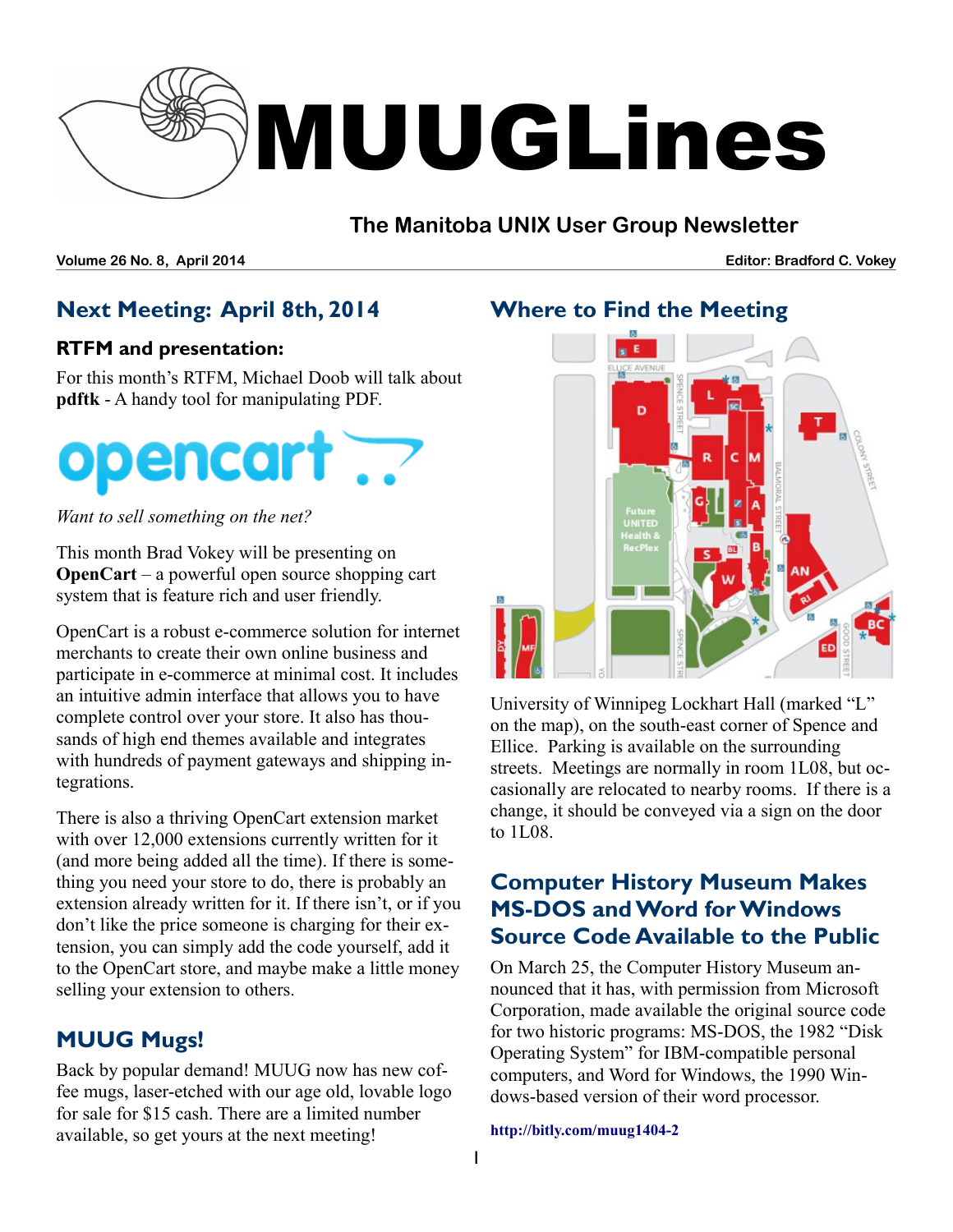#### **Facebook Open-Sources a New Programming Language**

On March  $20<sup>th</sup>$ , Facebook unveiled Hack, a programming language it developed that integrates seamlessly with PHP.

The social network has migrated its entire PHP code base to Hack over the past year, saying that the new programming language "resolves the fast development cycle of PHP with the discipline provided by static typing, while adding features from other, modern programming languages."

Software Engineer Julien Verlaguet and Security Engineer Alok Menghrajani wrote:

"Every PHP programmer is familiar with day-to-day tasks that can be tricky or cumbersome. The code below is a great example of a common mistake where a method could unexpectedly be called on a null object, causing an error that would not be caught until runtime."

"With thousands of engineers working on millions of lines of code at Facebook, these challenges scaled up. Could detecting errors coexist with rapid iteration, all while preserving our investment in PHP? Could improved code analysis and introspection help make developers more productive with tools like autocomplete?"

"Traditionally, dynamically typed languages provide rapid development while sacrificing the ability to catch errors early and introspect code quickly, particularly on larger code bases. Conversely, statically typed languages provide more of a safety net, but often at the cost of quick iteration. We believed there had to be a sweet spot."

"And, thus, Hack was born. We believe that it offers the best of both PHP and statically typed languages, and that it will be valuable to projects of all sizes."

"We are delighted to open-source both Hack and the tools that we used to convert our code base. We believe this is the beginning of an exciting journey, and we are dedicated to making software development ever easier for both our own engineers and the broader community. Hack's value is not limited to big projects: With type information, good error messages, and fast feedback, small code bases can reap the benefits of Hack, as well."

The verdict from numerous tech sites has been that Hack signals much good news.

#### **Facebook Blog Post:<http://bitly.com/muug1404-6>**

#### **Open Source version of Hack: [http//hacklang.org/](http://http//hacklang.org/)**

PHP  $<$ ?php function dbfetch() {  $\overline{3}$  $\frac{1}{2}$  = mysql\_query('SELECT ...');  $\Delta$ 5 if  $(\frac{5r}{2}) = \frac{6}{7}$  false || mysql\_num\_rows(\$r) == 0) {  $6\phantom{a}$ return null;  $\overline{7}$  $\mathbf{r}$ 8  $\overline{9}$ return new DBData(mysql\_fetch\_array(\$r));  $10$ } 11 12 function test() { 13  $$data = dbfetch();$ 14 \$data->doFunStuff();  $15$ } HACK

 $<$ ?hh  $\mathfrak{D}$ A  $3<sup>1</sup>$ function dbfetch(): ?DBData {  $$r = mysq1_query('SELECT ...');$ <br>  $if ($r == false || mysq1_num_rows($r) == 0)$  {  $\Delta$ 5  $6\phantom{.}6$ return null;  $\overline{7}$  $\mathcal{F}$  $\overline{8}$ 9 return new DBData(mysql\_fetch\_array(\$r));  $10$ } 11 12 function test(): void { 13  $$data = dbfetch();$ \$data->doFunStuff(); ❸ 14  $15$ }

### **ATM Operators Eye Linux as Alternative to Windows XP**

Some financial services companies are looking to migrate their ATM fleets from Windows to Linux in a bid to have better control over hardware and software upgrade cycles.

Windows XP currently powers nearly 95% of ATMs around the world. When Microsoft pulls the plug on support for the operating system on April 8, ATM operators who have not upgraded will essentially be running their systems on an obsolete operating system with no technical support from Microsoft

More than 60% of the more than 400,000 ATMs in the U.S. are expected to be on Windows XP past the April 8 deadline.

**<http://bit.ly/muug1404-5>**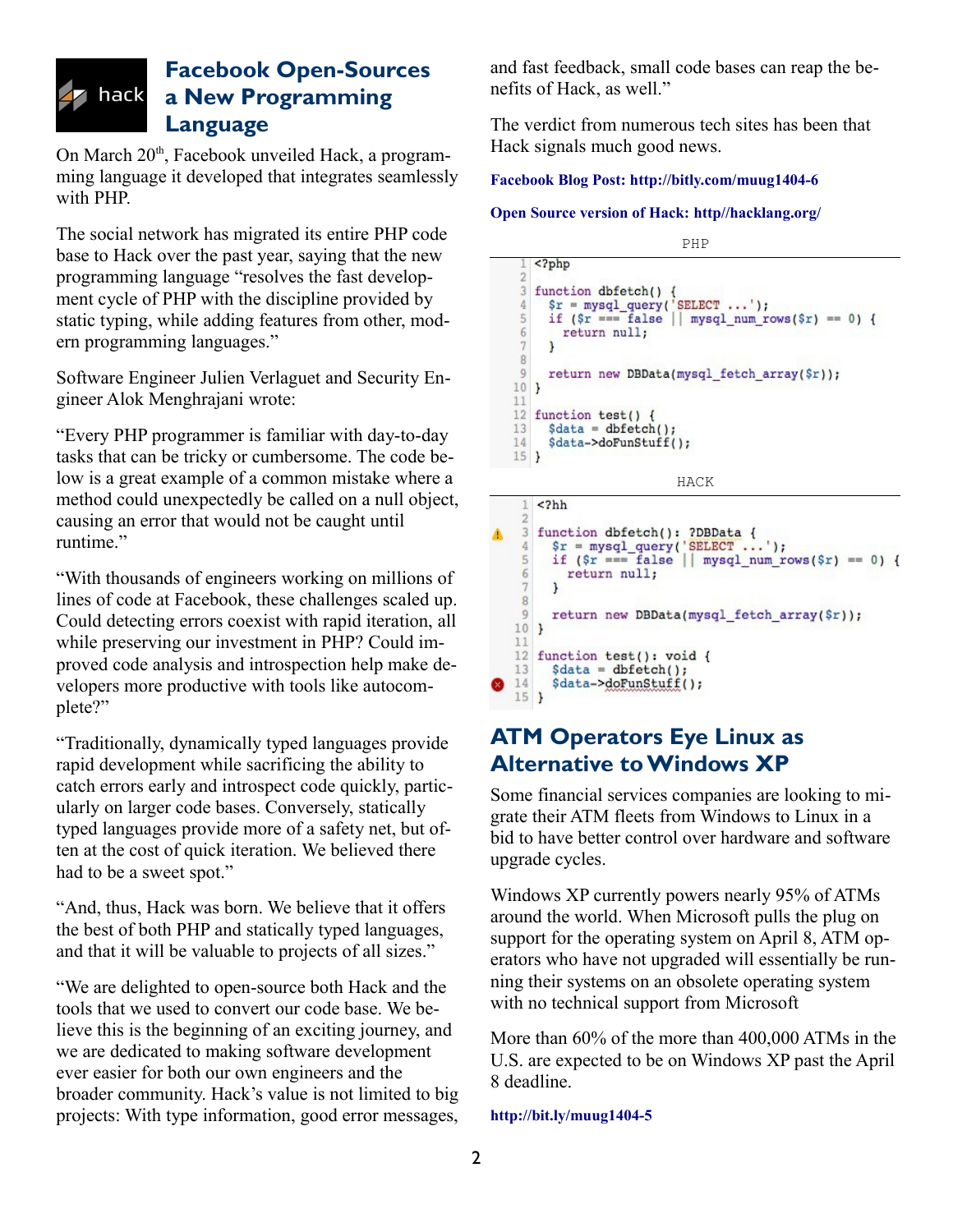

#### **Firefox 29 New Look, Improved Browser Synchronization**

On March  $20<sup>th</sup>$ , a day after releasing the stable version of Firefox 28, Mozilla launched the first beta version of Firefox 29. While there wasn't all that much interesting in Firefox 28, the latest beta version represents a major step for Mozilla. It includes both the new and very Chrome-like - Australis design, as well as support for Firefox Sync, Mozilla's cloud-based syncing service with end-to-end encryption.

The new design will likely be a bit controversial with long-time Firefox users. It's quite a departure from earlier versions, with rounded tabs and a menu that's now behind the same kind of "hamburger menu" as Chrome's. Tech Crunch reporter Frederic Lardinois says, "I've been running the Firefox Nightly releases and Chrome side-by-side lately, and sometimes I get confused about which one I'm using — that's how similar they look."

What Firefox is keeping, though, is the extra search box, which most other browser vendors have done away with. You can always remove it, and just use the URL bar to kick off your searches, too, just like in Chrome or the latest versions of Internet Explorer.

That kind of customization is also at the core of Mozilla's thinking here. The organization thinks of Firefox as a browser you should be able to customize for your needs and to do this, the beta features extensive and easy to find customization options. Earlier versions of Firefox had similar features, but they were often hidden away a bit and most mainstream users never found them. With the Australis design, customization is now front and center.

The design also puts an emphasis on simplicity. Tabs that aren't currently active blend into the background, for example, and unless there is a page to go forward, the design simply hides the usual arrow buttons. Tabs now also sit higher up in the browser, so you get a few extra pixels of screen real estate for the sites you are looking at.

If you want to give the new beta a try, you can download it for Windows, Mac and Linux

**Firefox 29 beta:<http://www.mozilla.org/en-US/firefox/beta/>**



# **GNOME 3.12: Pixel Perfect... But Homeless**

When the GNOME 3.x desktop arrived many said it was, frankly, unusable. Fast-forward three years and while GNOME 3.12, released on March 26, still isn't the infinitely customizable experience of GNOME 2.x, it has progressed by leaps and bounds.

If you dismissed GNOME 3 when it arrived, you may want to take another look – but you will need to be patient. No major distro currently has a release to showcase GNOME 3.12. That's a shame because it may well be the best thing to come out of the GNOME camp in years.

#### **<http://bit.ly/muug1404-8>**



"The universe started in 1970. Anyone claiming to be over 44 is lying about their age."

**<http://xkcd.com/376/>**

**Techcrunch article:<http://bitly.com/muug1404-7>**